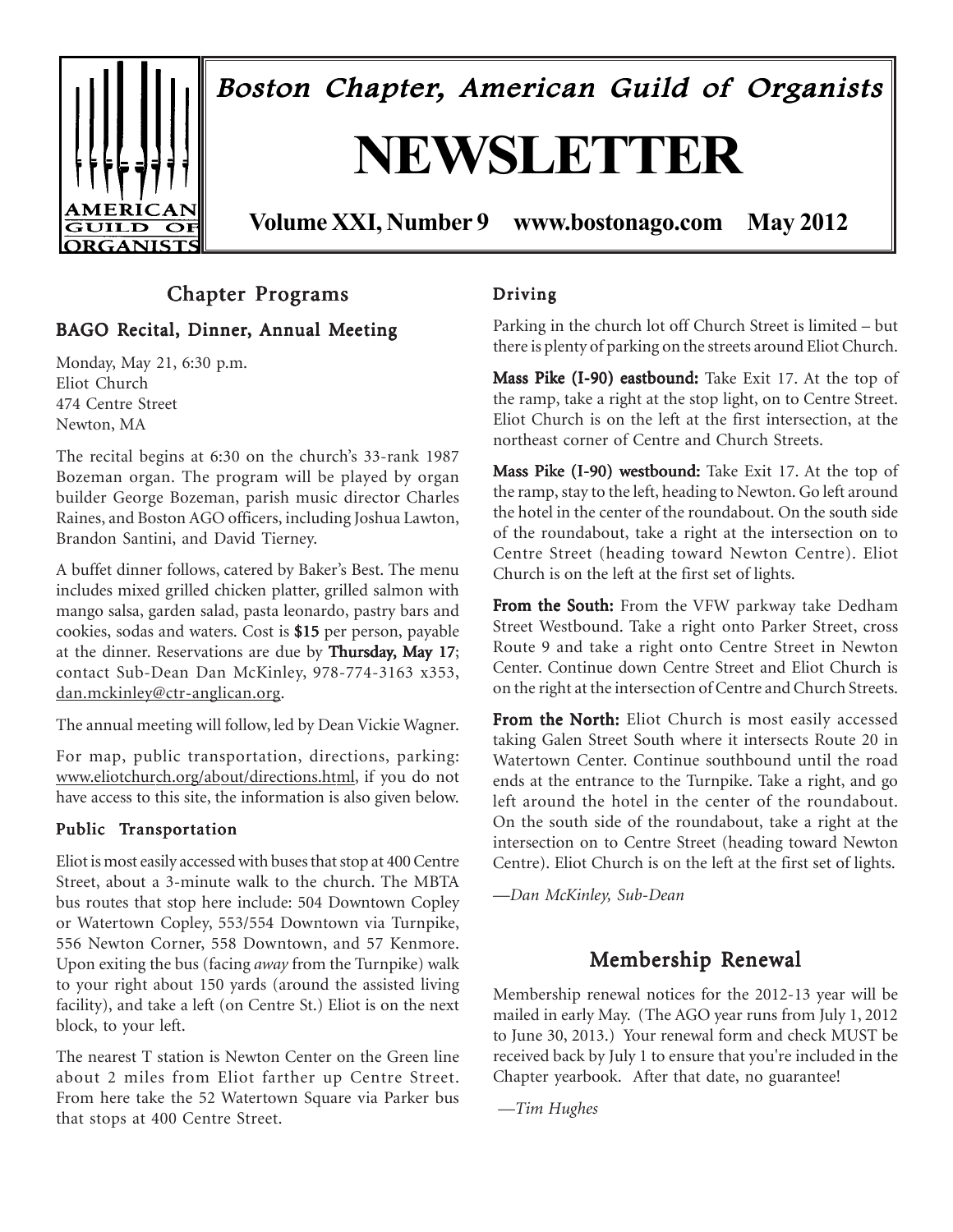## Dean's Message

#### Dear Committee Chairs and Officers,

Please submit your annual reports to me (by e-mail attachment) by May 15. I will make booklets of all the reports bound together and bring them to the Annual meeting (5/21). If you prefer to distribute your report at the meeting yourself, please let me know.

#### Dear Chapter Members,

Please VOTE when your ballot arrives via e-mail or U.S. mail. The online voting mechanism is very quick and easy.

Please COME to the ANNUAL MEETING, Monday, May 21.

Many chapters have business meetings as part of their monthly programs, but we don't. This is the only general business meeting of the year. Participate. Share your thoughts and ideas. Spend an evening with other chapter members. Meet the newly elected officers.

*There once was a Dean named Victoria, Who felt a brief wave of euphoria. She noted the date, saw what's still on her plate and cried, "Just one message left...Dei Gloria!"*

*—Vickie Wagner*

#### **PLACEMENT MAY, 2012**

The date in brackets following a church's name shows when the church first requested a listing. Salary is income paid by the church. Services such as funerals (fn) and weddings (wd) with additional fees are estimated as shown.

#### **ORGANIST/CHOIR DIRECTOR**

| Denomination | <b>Hours</b> | Location     | Name of Church                       | Organ     | Salary                  | Est. Add'l Comp  |
|--------------|--------------|--------------|--------------------------------------|-----------|-------------------------|------------------|
| Episcopal    | $20 - 25$    | Falmouth, MA | St Barnabas Episcopal Church [03/12] | Hutchings | \$35,000 to<br>\$45,000 | $20$ fn/ $10$ wd |
| UU           | $6 - 10$     | Mendon, MA   | Unitarian Congregation of Mendon and | Laws      | $$6,000-$               | Not stated       |
|              |              |              | Uxbridge $[12/11]$                   |           | \$12,000                |                  |

Please also see postings at www.bostonago.com for contact information regarding these openings. Some churches here may no longer be receiving names but have not notified placement.

The following positions have been filled: First Parish in Lincoln, MA; St Theresa's, W. Roxbury, MA

**LISTING YOUR CHURCH ON THIS PAGE** Contact Janet Hunt, Placement Coordinator, at janet.hunt@sjs.edu.

## **Executive Committee Meetings**

**Tuesdays** at United Parish, 210 Harvard St, Brookline (near Coolidge Corner) 7-9 pm Last meeting: June 5

Executive committee meetings are open to all Chapter members.

Newsletter of the Boston Chapter, American Guild of Organists Published 10 times a year, September-June.

Mailed at standard mail rates from Boston MA. Boston Chapter/AGO c/o Timothy Hughes, Membership Secretary 247 Washington St #24, Winchester MA 01890.

Copyright © 2012, Boston Chapter, American Guild of Organists

### *Boston Chapter AGO Officers 2011-2012*

| Dean<br>$vwa$ g@aol.com                                           | Victoria Wagner<br>617-522-0510  |  |  |  |  |
|-------------------------------------------------------------------|----------------------------------|--|--|--|--|
| Sub-Dean<br>dan.mckinley@ctr-anglican.org 978-774-3163            | Dan McKinley                     |  |  |  |  |
| Treasurer<br>JDavid3537@aol.com                                   | Joel Davidson<br>617-319-9615    |  |  |  |  |
| Assistant Treasurer<br>dnwitte@hotmail.com                        | Douglas Witte<br>617-242-0589    |  |  |  |  |
| <b>Broadcasts</b><br>cmsteinmetz@verizon.net                      | Martin Steinmetz<br>781-235-9472 |  |  |  |  |
| Chaplain                                                          | Rev. Todd Miller<br>617-527-2790 |  |  |  |  |
| Competitions<br>$d$ gb137@mac.com                                 | David Baker<br>617-367-4260      |  |  |  |  |
| Examinations<br>glenngoda1545@aol.com                             | Glenn Goda<br>617-442-7079       |  |  |  |  |
| Library<br><u>owenbar@juno.com</u>                                | Barbara Owen<br>978-465-2068     |  |  |  |  |
| Membership Secretary<br>thughes $56@$ comcast.net                 | Timothy Hughes<br>781-369-1905   |  |  |  |  |
| Membership Committee<br>jlgreen@green-associates.com 617-482-3044 | Judy Green                       |  |  |  |  |
| Newsletter<br>jimswist@gmail.com                                  | Jim Swist<br>781-799-0286        |  |  |  |  |
| Organ Advisory<br>smhill42ne@earthlink.net                        | Richard Hill<br>508-238-6081     |  |  |  |  |
| Placement<br>janet.hunt@sjs.edu                                   | Janet Hunt<br>617-202-5241       |  |  |  |  |
| Professional Development<br>$\text{cthigbe}(a)$ aol.com           | Charlene Higbe<br>617-495-4518   |  |  |  |  |
| Recording Secretary<br>nstpe@hotmail.com                          | Nancy Timmerman<br>617-266-2595  |  |  |  |  |
| Registrar<br>lmark.slawson@gmail.com                              | Mark Slawson<br>617-835-5189     |  |  |  |  |
| <i>SPAC</i><br>emsteinmetz@verizon.net                            | Martin Steinmetz<br>781-235-9472 |  |  |  |  |
| Substitutes<br>itlawton@mac.com                                   | Joshua T. Lawton<br>617-926-1042 |  |  |  |  |
| YOI<br>bsantini86@gmail.com                                       | Brandon Santini<br>781-331-0930  |  |  |  |  |
| sbudwey@hotmail.com                                               | Stephanie Budwey                 |  |  |  |  |
| Auditors<br>darylbichel@aol.com                                   | Daryl Bichel<br>617-312-8328     |  |  |  |  |
| <u>decusati@verizon.net</u>                                       | Claire Decusati<br>781-582-8722  |  |  |  |  |
| Region I Councillor<br>$clduerr(\partial gmail.com)$              | Cheryl Duerr<br>781-860-8893     |  |  |  |  |
| District Convener<br>rbrownel@capecod.net                         | Robert Browne<br>508-432-7238    |  |  |  |  |
| Webmaster<br>marknelson@cbfisk.com                                | Mark Nelson<br>978-283-1909      |  |  |  |  |
| <i>Executive Committee</i>                                        |                                  |  |  |  |  |
| Kathleen Adams, R. Harrison Kelton.                               |                                  |  |  |  |  |

Kathleen Adams, R. Harrison Kelton, Christian Lane, Nadia Stevens, Susan DeSelms, Elisabeth (Buffy) Gray, Carole Lawton, David Tierney Bryan Ashley, Christine Hogan Harry Huff, Brandon Santini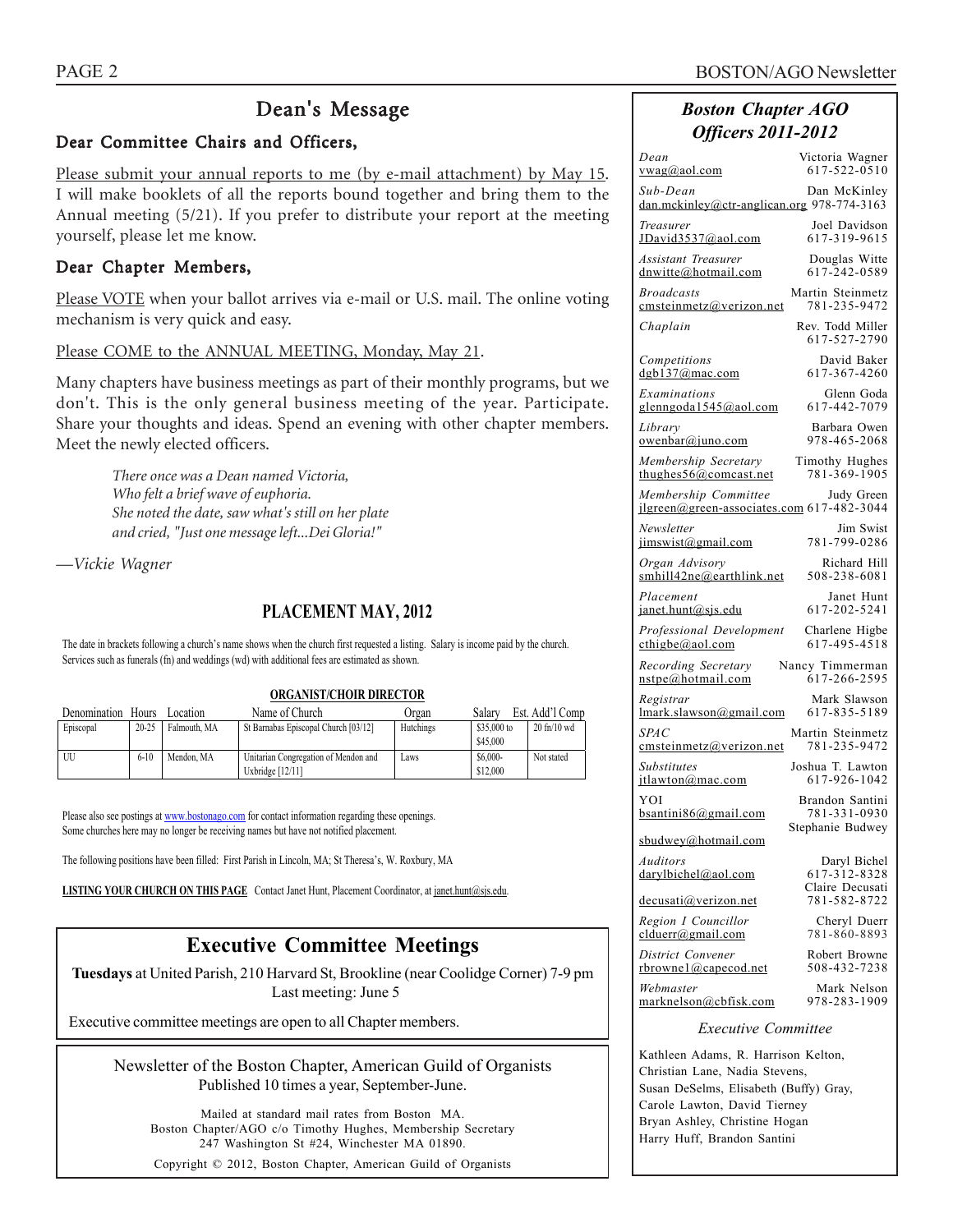## "Do You Know Where Methuen Is?"

Re: Wednesday Organ Recitals: May 23 - August 29

That question was asked to me twice in recent years by German and Italian organists who had come to Boston to play recitals. With some hesitation and uncertainty as to how to pronounce the name, they asked about this mysterious place with the famous organ. In both cases I gladly arranged for these organists to make a visit, with great excitement, to the Methuen Memorial Music Hall.

MMMH is the 103-year-old massive, beautiful, private and unique concert hall built by Edward Searles, Methuen's native son and philanthropist, to be the new home for his prized possession, The Great Organ (1863) of the Boston Music Hall. In this awesome building and on this awesome organ, fifteen outstanding organists are invited each summer to present the Wednesday night organ recital series. Many of these recitalists come from far away, fulfilling a long-held dream of playing at Methuen.

It's relatively easy to get to Methuen. The town is thirty miles north of Boston, directly east of I-93. The Music Hall is at 192 Broadway (Route 128) and there is free parking. By public transportation, take the commuter rail from North Station to Lawrence (Haverhill line) and then a taxi to the Hall. Come early and enjoy dinner, often with other AGO members, at the Family Restaurant next door. The recitals are at 8:00 pm and seating is unreserved. Admission is \$12 Adults, \$5 Children, or \$125 for a summer series pass.

How is it possible that a historic, specialized endeavor such as MMMH still operates? It is thanks to the dedicated efforts and skills of the Board of Trustees, all volunteers. They are the fourth leg of the improbable remarkables there: building, organ, organists, trustees.

Read Barbara Owen's recent book, *The Great Organ at Methuen*, (OHS Press) for the fascinating story of MMMH: "its checkered history, and, perhaps most intriguingly, the varied and colorful cast of characters who conceived and financed it, built and rebuilt it, played it, made recordings on it, wrote about it, maintained it, rescued it from time to time, and continue to ensure that its voice continues to be heard."

On the website, www.mmmh.org, you will find programs for all the recitals this year. Here's the new, annual gem of MMMH and the reason for going there repeatedly: it's the repertoire and musicianship of the recitalists. Following is an overview of this summer's highlights:

May 23, Christoph Bull (University Organist, UCLA). In his own compositions, he mixes rock 'n' roll, jazz, and classical repertoire into pieces that he fondly calls "rockin' organ music."

May 30, Daniel Brondel, Associate Music Director at St. Patrick's Cathedral, NYC: Vierne's *Carillon de Westminster* and Boëllmann's *Suite Gothique* (complete).

June 6, Christian Lane, Associate University Organist, Harvard University: Elgar's *Imperial March* and pieces by Percy Whitlock and Carson Cooman.

June 13, Faythe Freese, University of Alabama: Tournemire's *Pentecost Suite* and Duruflé's *Prélude et Fugue sur le nom d'Alain.*

June 20, John Robinson, St. Paul's Parish and Choir School, Cambridge: Bach's *Passacaglia & Fugue in C minor* and Bairstow's *Sonata in E-Flat Major.*

June 27, David Carrier, Wellesley UCC Church and Director, Newton Choral Society: Widor's *Symphony No. 6 (II. Adagio, I. Allegro)* and eight pieces by Garth Edmundson.

July 4, Brandon Santini, St. Theresa of Avila, West Roxbury: Thayer's *Sonata No. 2* (includes "The Star-Spangled Banner" variations) and Reubke's *Sonata on the 94th Psalm.*

July 11, Barbara Bruns, Christ Church, Andover: Franck's *Choral No. 1* and Dupré's *Variations sur un viex Noël*.

July 18, Kevin Birch, St. John's RC, Bangor, ME: Mendelssohn's *Sonata in A Major* and Buck's *Grand Sonata in E-Flat Major.*

July 25, Nicole Keller, Hudson, OH: Sowerby's Comes Autumn *Time* and Howells' *Rhapsody in C-sharp minor.*

August 1, Paul Murray, Church of the Holy Family, United Nations Parish, NYC: Bach's *Prelude & Fugue in C Major, BWV 547*, and Widor's *Symphony No. 5* (complete)

August 8, Peter Kranefoed, Stuttgart, Germany: Saint-Saëns' *Fantaisie* and *Prelude and Fugue*; Vierne's *Pièces de fantaisie* (selected).

August 15, David Arcus, Duke Chapel, Duke University: Liszt's *Prelude & Fugue on B-A-C-H* and Arcus' *Improvisation on a submitted theme.*

August 22, Anne Horsch, Munich, Germany: Bach's *Chorale Partita on "Sei gegrüsset"* and Tournemire's *Choralimprovisation on "Victimae Paschali".*

August 29, Frederick Teardo, Associate Organist, St. Thomas, NYC: Buck's *Variations on "The Last Rose of Summer"*; Mozart's *Adagio and Allegro, K. 594; and* Reubke's *Sonata on the 94th Psalm.*

Please contact me if I can be of help with more information about attending the summer recitals in Methuen. And sign up now for the bus tour, *In Search of Searles,* visiting Methuen organ sites on Sunday, May 20. Contact Barbara Owen, at owenbar@juno.com.

*—Joyce Painter Rice* joyceorganist@aol.com 978-465-1901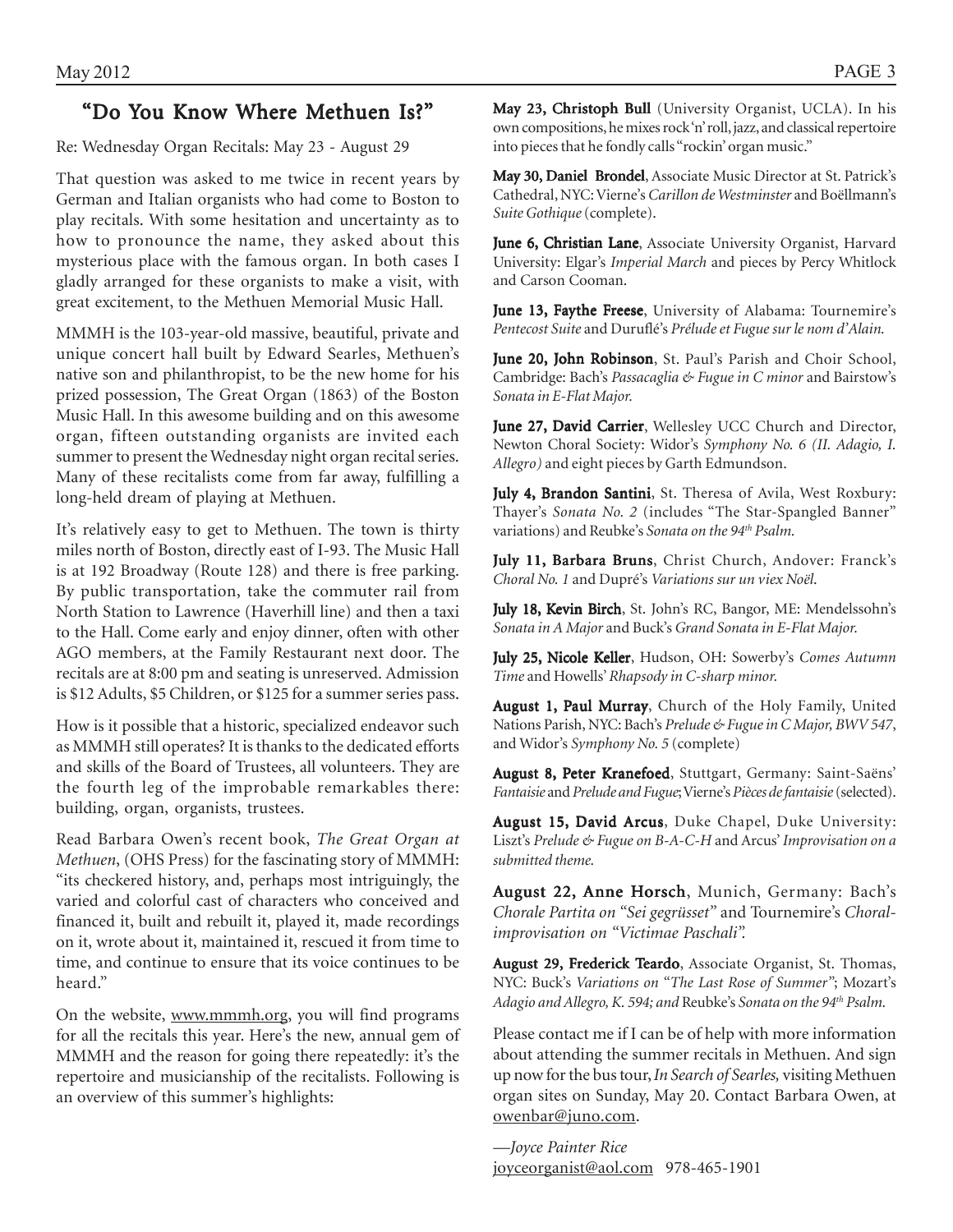## Help Needed for 2012 National Convention

Are you going to the 2012 National Convention in Nashville? Would you be willing to staff our 2014 Boston Convention booth in the Exhibit Hall? We need volunteers willing to work a 3 hour shift staffing our convention booth. The only skill needed is the desire to chat with people about our upcoming Boston National Convention. We will have brochures and promotional materials (like pencils and sticky notes) to give out; our booth will also feature a slide show showing Boston locales, convention artists (currently under contract), and notable organs. If you could donate three hours of your time, please send a note to Claire DeCusati (AGOBoston2014@verizon.net), and she'll set you up with the time(s) of your choice.

*—Claire DeCusati* decusati@verizon.net

## Heard at the Opera

If you've ever attended an HD broadcast of a Met opera, you know that the live interviews give a wonderful glimpse of the singers as humans. Achingly true in the intermission of *La Traviata* as Deborah Voigt rushed to talk with Natalie Dessay, who had been recovering from illness and wasn't quite as incredibly spectacular as she intended to be. Almost at once, Dessay passionately blurted out, "I missed the high note! Sorry!" and then went right on with the interview. On one side of me, I heard a comment about staging of the opera 25 years ago; on the other side, I heard someone asking what she meant by her comment.

Isn't this similar to the many perceptions we encounter, from ourselves as well as others, about our work that is played out (no pun intended) in public places? Everyone brings a different perspective, experience, hope, hearing, etc. to the moment. And every aspect is valid. Remember how important it is to give and receive feedback along the way. It not only keeps us honest, it lets us be human.

*—Charlene Higbe, Chair Professional Development Committee*

REMINDER - THE CONCERT CALENDAR NO LONGER APPEARS IN THE NEWSLETTER. PLEASE SEE OUR WEBSITE TO VIEW EVENT LISTINGS, OR TO ENTER NEW ONES OF YOUR OWN.

## Caroling: Nurturing a Venerable Tradition

Carol singing, that venerable custom with origins rooted in Pagan, subsequently early Christian, lore, and more recently as a peripatetic tradition enjoyed informally in small American towns, has found the ideal New England village in which to reside each year as the focal point of a holiday celebration.

Lenox, the picturesque community nestled in the Berkshire hills of Western MA, will be welcoming singers and choral groups Dec. 7-9, to its second Lenox Caroling Festival. And what better place indeed than Lenox, which has a long musical tradition, notably for Tanglewood, the summer home, for 75 years, of the Boston Symphony Orchestra.

Following the successful inaugural 2011 festival in which ten groups competed for cash prizes while attracting hundreds of listeners to locations throughout the village, this year's edition is expected to more than double that initial number of entrants. Groups from churches, schools and colleges and professional ensembles all are eligible to compete for prizes, which this year will range from \$1,000 to \$4,000.

Noting that the season is an especially active time for most singers and groups, it is suggested that groups from other areas throughout the northeast plan to bring parts of programs already prepared for home-town presentation to the festival. Choral leaders are invited to engage repertory that includes traditional and more obscure carols, as well as modern literature embracing such things as elves, reindeer and mistletoe.

A veritable oasis of arts activities, Lenox also is home to Shakespeare & Co., the famed repertory company devoted to other classical and contemporary playwrights in addition to the Bard of Avon; The Mount, the Berkshire home of Edith Wharton whose 100th birthday anniversary is being marked this year; and Ventfort Hall, the fabled site of the Museum of the Gilded Age. These organizations, all magnets to tourists from throughout the world, are expected to present special programs and performances during the festival.

The unusually large array of inns, fine restaurants, galleries and shops in Lenox also will participate in the festival, offering special prices for accommodations, meals and holiday shopping opportunities. Visit www.lenoxcarolingfestival.org.

Andrea Goodman, Director, Cantilena Chamber Choir 32 Bracelan Ct., Lenox, MA 01240

Saratoga Choral Festival, PO Box 291, Saratoga Springs, NY 12866, 518-791-0185 www.cantilenachoir.org www.saratogachoralfest.org satbchoir@yahoo.com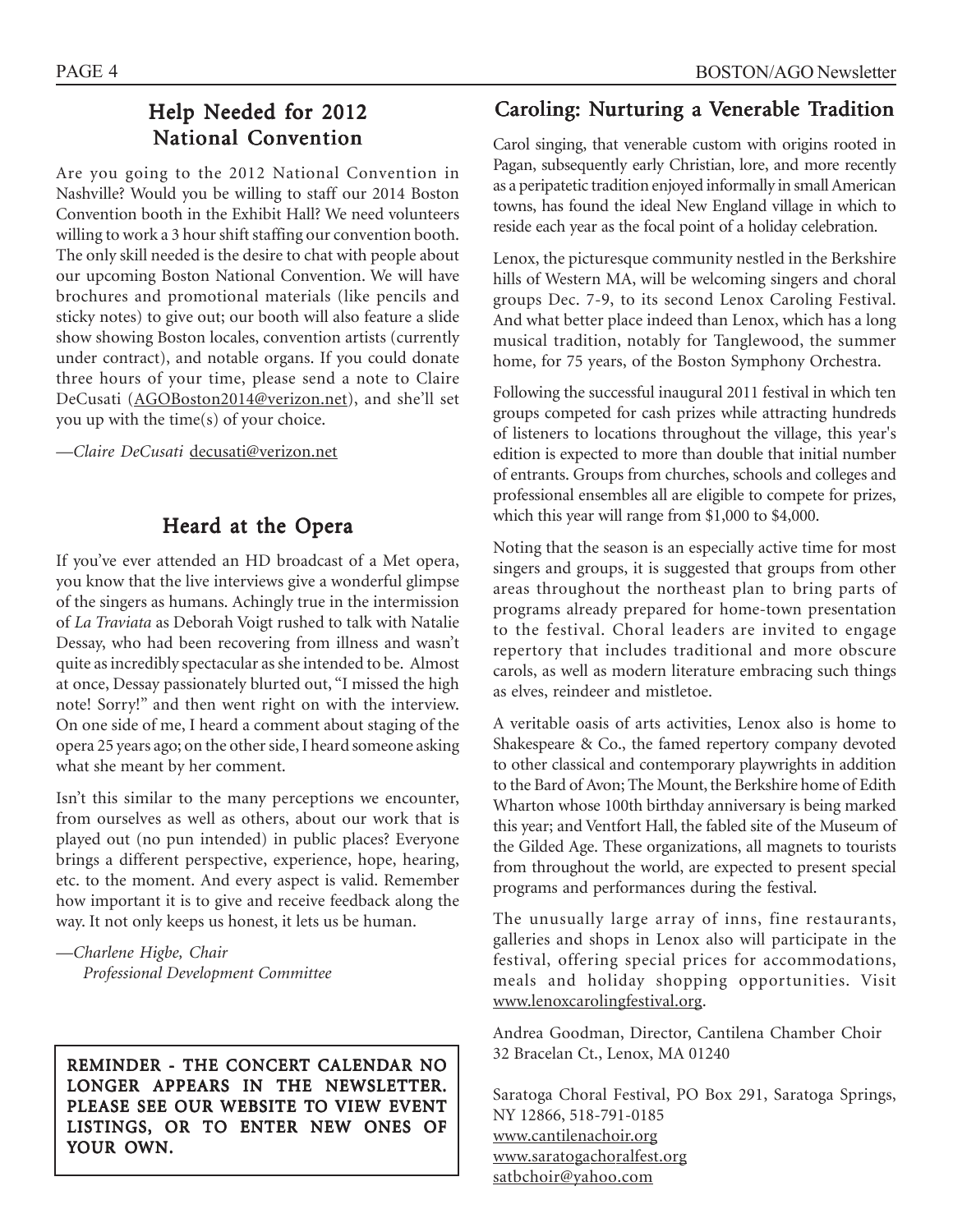

## METHUEN MEMORIAL MUSIC HALL

# "IN SEARCH OF SEARLES"

A bus tour from the Music Hall to organs associated with Edward F. Searles: Saint Andrew's Church, Saint George's Church, "Pine Lodge" and First Congregational Church; all in Methuen

## Sunday, May 20, 2012, 2:00 - 6:00 P.M.

Methuen millionaire Edward F. Searles (1841-1920) had a lifelong interest in pipe organs. It was his vision and wealth that enable us today to enjoy the "Great Organ" in the Methuen Memorial Music Hall. His collaboration with organbuilders James E. Treat (1837-1915) and John M. Ingraham (1866-1922) led to the design and construction of many organs of meticulous craftsmanship and the finest materials. The tour will visit several local examples of these instruments.

> Tickets: \$40 - Pre-Paid Advance Reservation Required Call (978) 465-2068 after April 1

192 Broadway (Route 28), Methuen www.mmmh.org